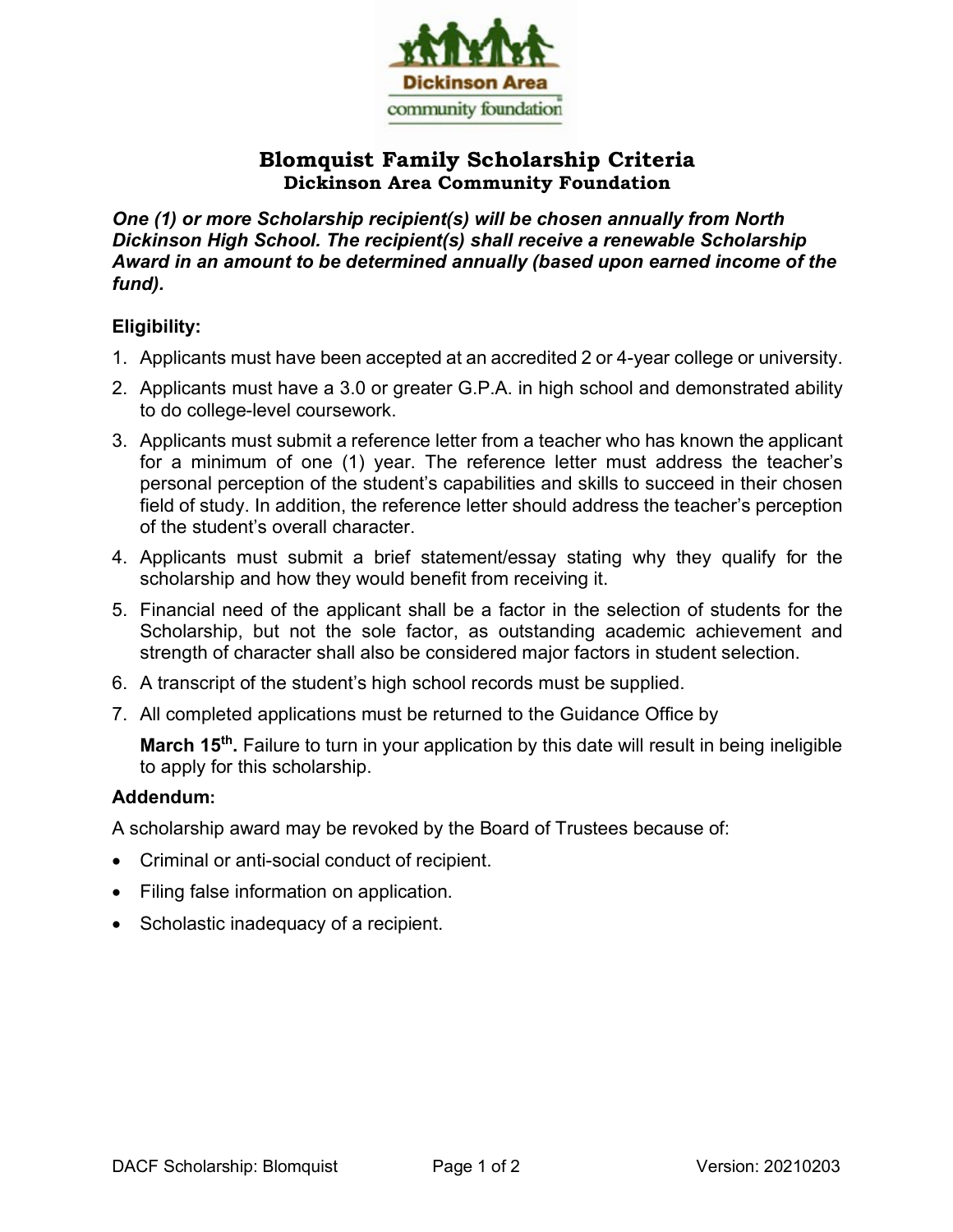

- Failure to provide the Dickinson Area Community Foundation with documents and verification as specified in the Foundation's established policies for renewing scholarships. A copy of the Foundation's policies for renewing scholarships is provided to students with their first scholarship payment.
- For such other good cause as the Board may, in its sole discretion, determine.

Revocation shall be by the action of a majority of the members of the Board of Trustees, and upon such revocation, any and all funds still controlled by the Board of Trustees, shall be withheld and disposed of at the discretion of the Board.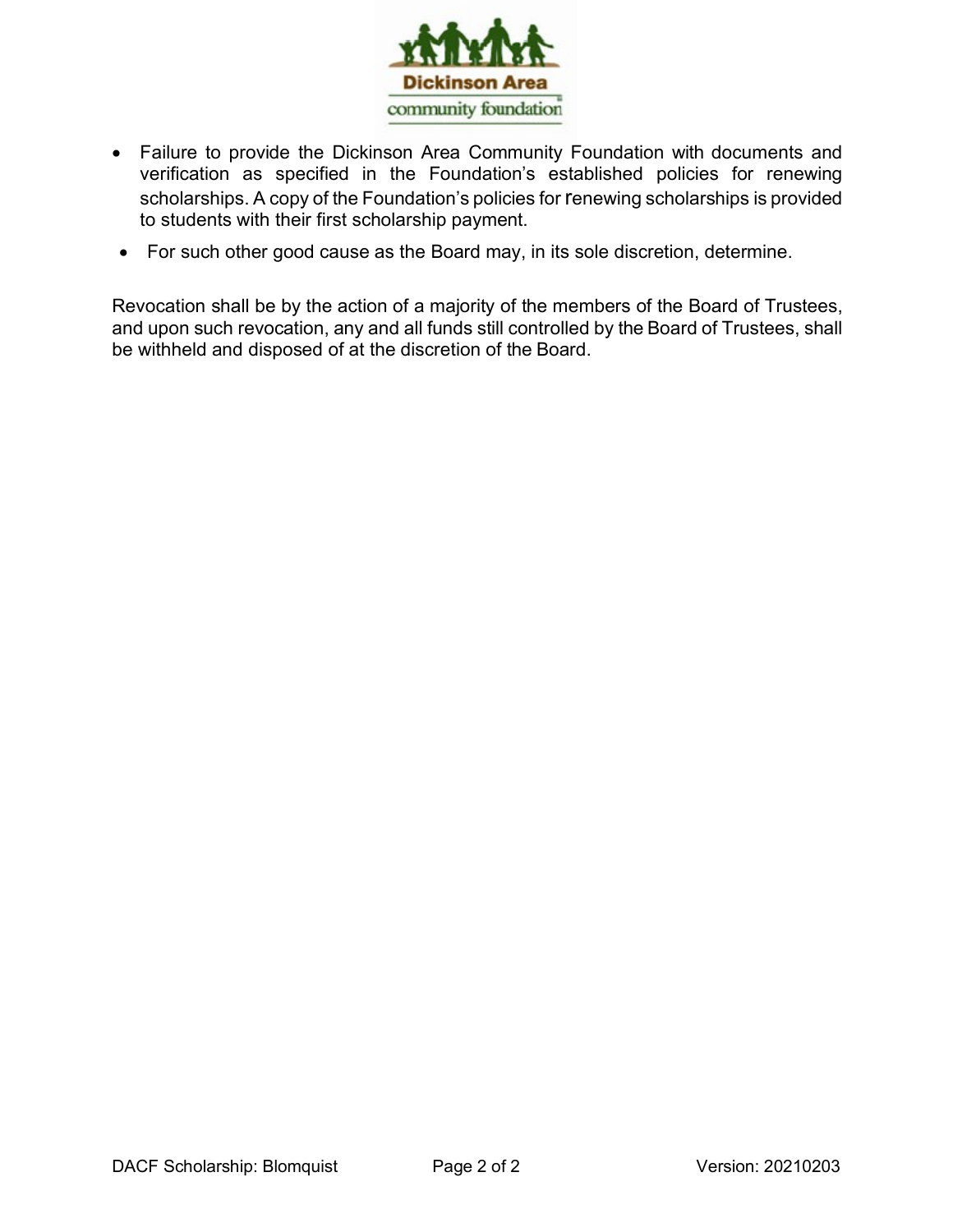

# *Blomquist Scholarship*

**Dickinson Area Community Foundation Completed applications must be submitted by March 15th**

| <b>Date</b>                                                                                                                |  |                             |  |  |
|----------------------------------------------------------------------------------------------------------------------------|--|-----------------------------|--|--|
| <b>Full Name</b>                                                                                                           |  |                             |  |  |
| <b>Street Address</b>                                                                                                      |  |                             |  |  |
| <b>City ST ZIP Code</b>                                                                                                    |  |                             |  |  |
| <b>Home Phone</b>                                                                                                          |  |                             |  |  |
| <b>High School Attended</b>                                                                                                |  |                             |  |  |
| <b>GPA</b>                                                                                                                 |  |                             |  |  |
| <b>E-Mail (Required):</b>                                                                                                  |  |                             |  |  |
| In what extra-curricular & community service activities did you participate in? (includes<br>activities outside of school) |  |                             |  |  |
|                                                                                                                            |  |                             |  |  |
|                                                                                                                            |  |                             |  |  |
|                                                                                                                            |  |                             |  |  |
|                                                                                                                            |  |                             |  |  |
| Did you work during the school year? No                                                                                    |  | If yes, how many hours/week |  |  |
| Name of college or university you plan to attend:                                                                          |  |                             |  |  |
| Have you applied for admission?                                                                                            |  |                             |  |  |
| Have you been accepted?                                                                                                    |  |                             |  |  |
| Intended field of study:                                                                                                   |  |                             |  |  |
| Have you applied for other scholarships?                                                                                   |  |                             |  |  |
| Have you been granted a scholarship? If so, name of scholarship & amount:                                                  |  |                             |  |  |
|                                                                                                                            |  |                             |  |  |
|                                                                                                                            |  |                             |  |  |
|                                                                                                                            |  |                             |  |  |
|                                                                                                                            |  |                             |  |  |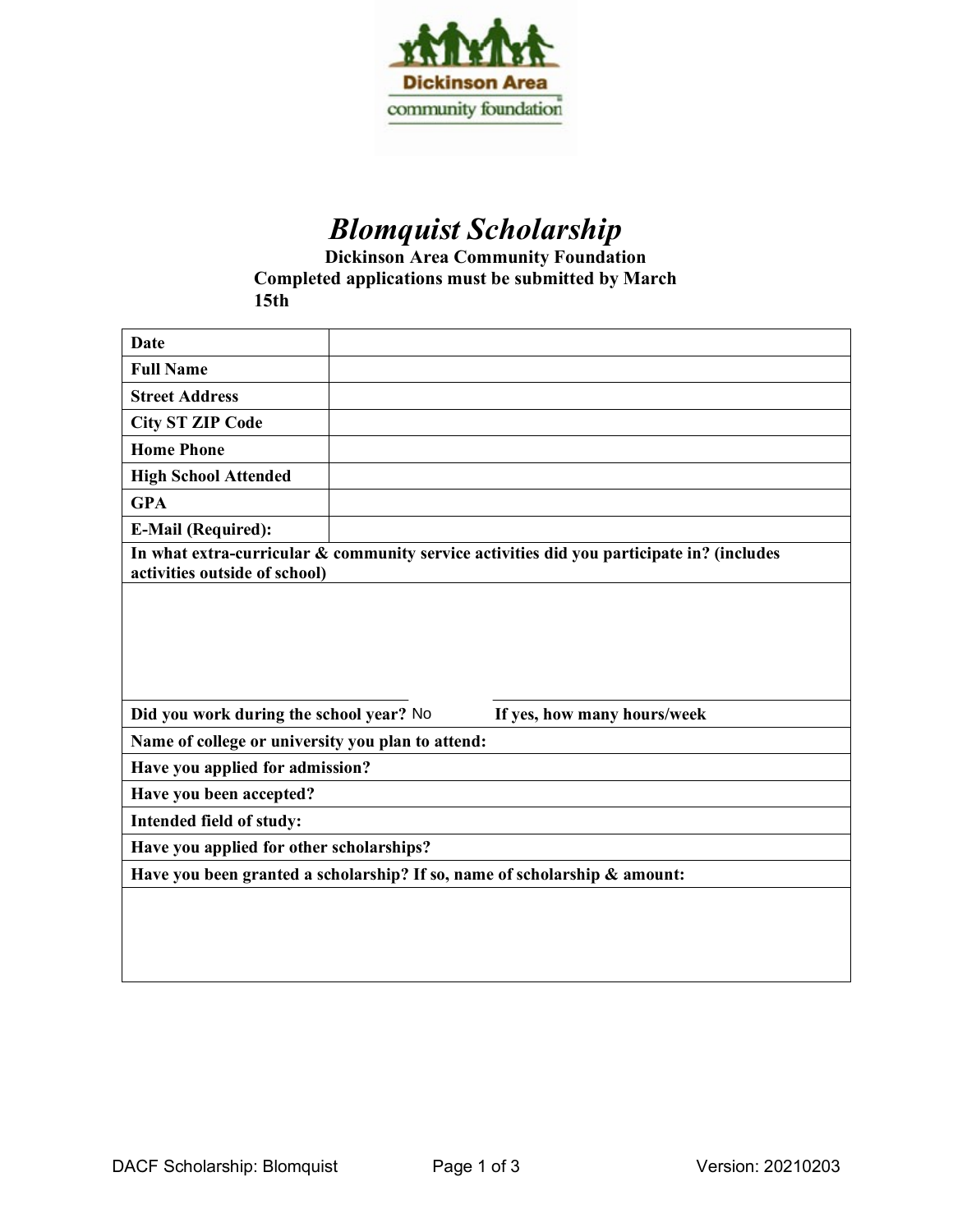

#### **Please include the following with the application:**

- 1. A reference letter from a teacher who has known you for a minimum of one (1) year. The letter must address the teacher's personal perception of your capabilities and skills to succeed in your chosen field of study. In addition, the reference letter should address the teacher's perception of your overall character.
- 2. Attach a brief statement/essay stating why you qualify for the Blomquist Family Scholarship and how you would benefit from receiving it.
- 3. Transcript of your high school records

#### **Application Deadline**

All applications need to be submitted to the guidance counselor's office **by March 15th.**

#### **Agreement and Signature**

By submitting this application, I affirm that the facts set forth in it are true and complete. I understand any false statements, omissions, or other misrepresentations made by me on this application may result in rejection of this application.

Name (printed)

Signature

Date

#### **Parent Application Form**

Name of parent or guardian completing this form: Home address: Phone:

**Do you have any dependents other than your own family or other extenuating circumstances that should be considered? If yes, please explain:**